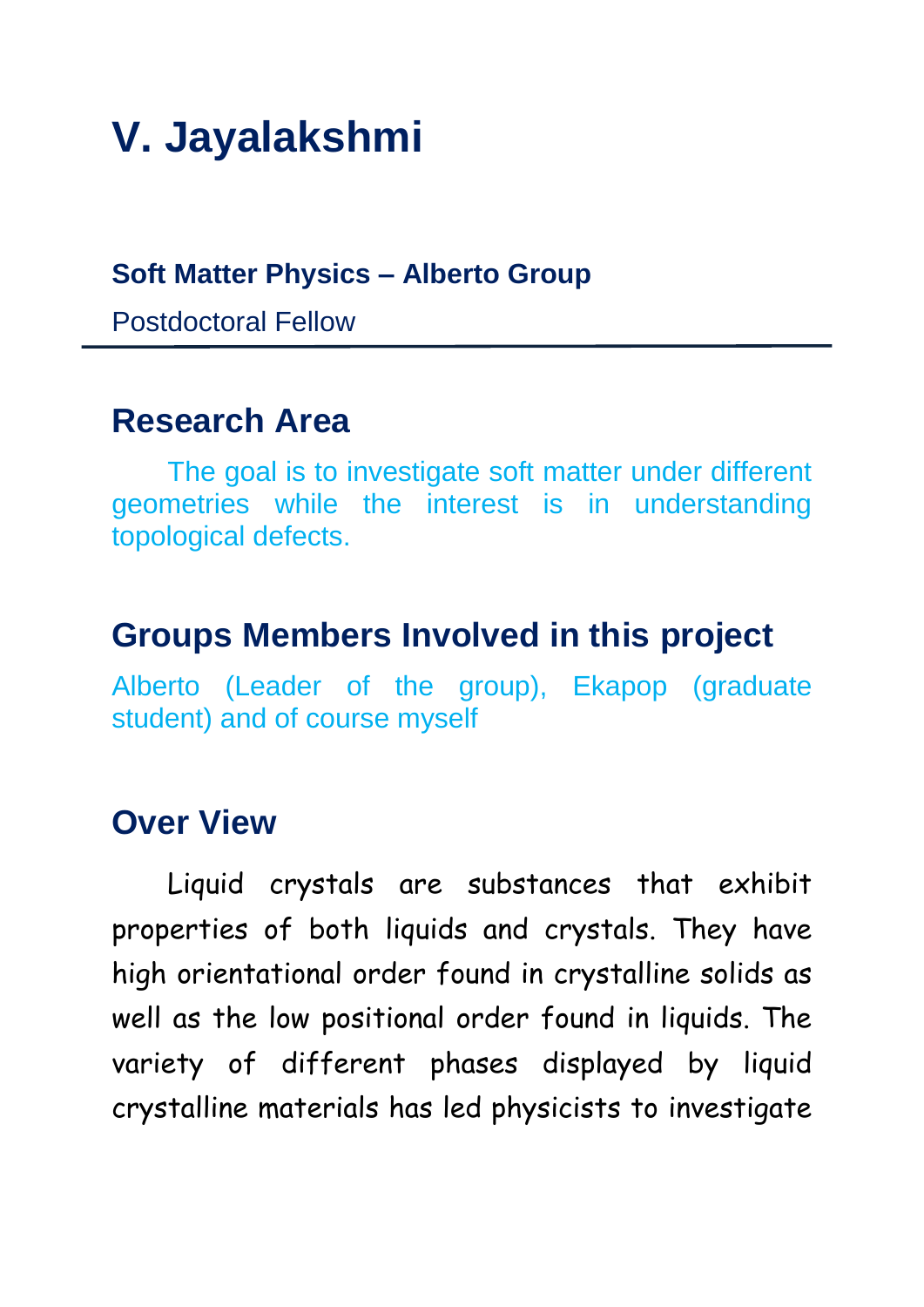in two different fields such as phase transitions and topological defects.

One of the most exciting mesophase seen in almost all the laptops today is the nematic phase. The nematic liquid crystals has long range orientational order but no long range positional order. The average orientation of the molecules is represented by a dimensionless unit vector **<sup>n</sup>** called the director. The direction of individual molecules change smoothly and slowly from point to point in the medium as shown in Figure 1.



The concept of defect was first introduced in order to explain the process of plastic deformation in metals. Defects in Liquid Crystals has no exception in this respects. By confining nematic liquid crystals to a curved surface, the topology imposes distortion in the molecular orientation which was studied by our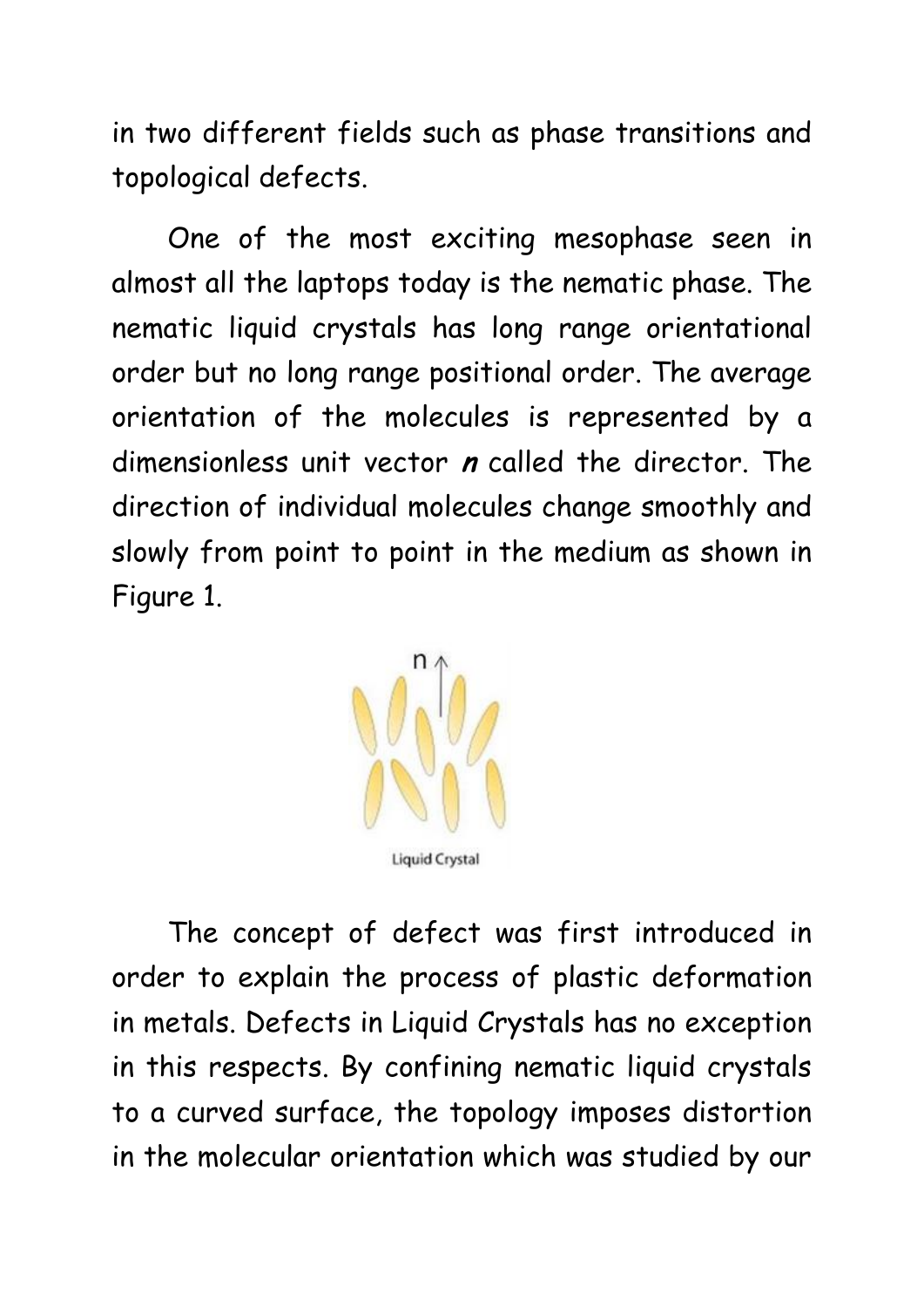previous group members for details look at the [publication](http://fernandezlab.gatech.edu/publications.html) tab. In certain regions the molecular orientation is such that the director cannot be defined. Such regions are called topological defects.

We study topological defects that arise when nematic liquid crystals are confined to toroidal geometries as well as high genus nematic liquid crystal droplets. One of our motivation for studying toroidal droplets is that the transition seen in DNA torus from the twisted structure to the bend structure with variation of solvent concentration [1] and the number and type of defects in a drop of liquid crystal is subject to the geometrical constraints so, from Poincare-Hopf theorem the total topological charge must equal to the Euler Characteristic X, which is given by  $X=2(1-q)$ , where q is the genus of the surface. Thus on a torus we must have  $X=0$  and on a figure eight one must have  $X=-2$ and so on……..

These toroidal droplets are produced a rotating continuous phase that exerts a viscous force on the inner phase while it is injected into the first one using a needle. The system is stabilized using a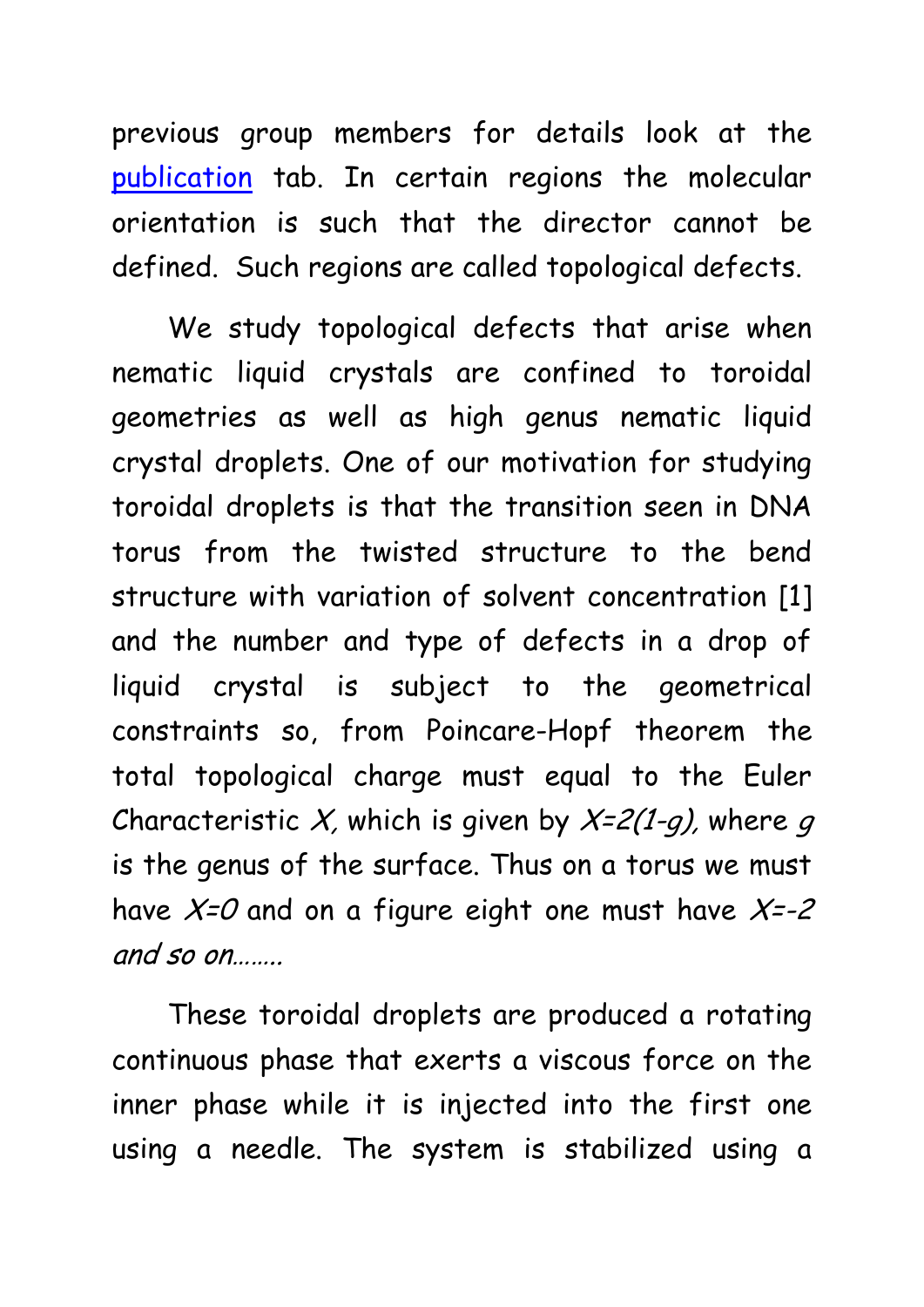viscoelastic force on the inner phase while it is injected into the first one using a needle. The shape is stabilized using a viscoelastic continuous phase that allows the formation of the drop while rotating, but that freezes the shape once the rotation is stopped [2]. For full details look at [Ekapop](http://fernandezlab.gatech.edu/research/Ekapop/Ekapop%202011%20Research.pdf) home page.



*Figure 2: (a) top view under bright field (b) Top view under cross polarizers.*

Nematic liquid crystal toroidal droplets stabilized using the above mentioned method under planar anchoring conditions is shown in Figure 2. Side view of torus under cross polarizers is shown in Figure 3 which looks bright for all rotation of sample suggest presence of twist director pattern.